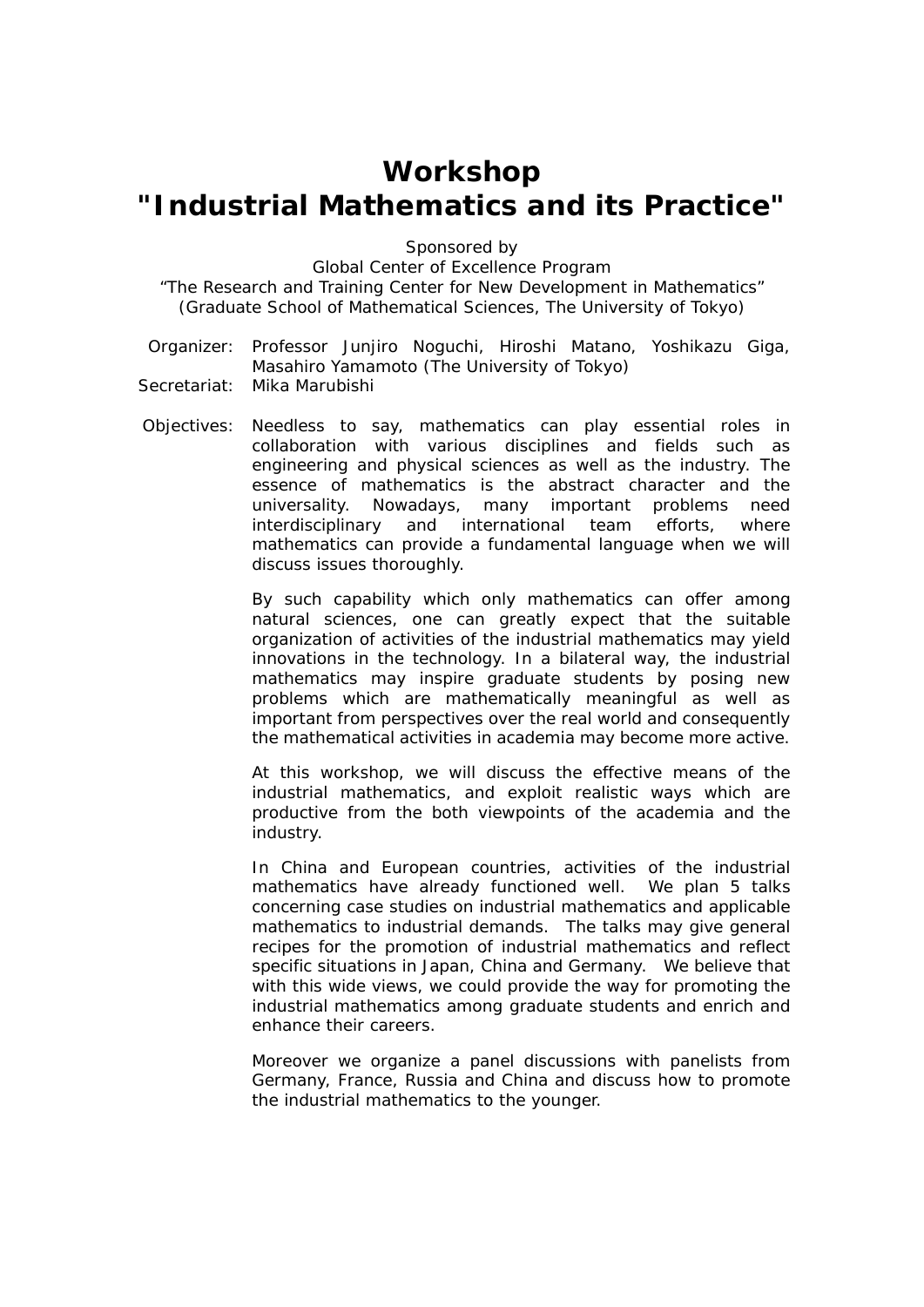# **Date; February 23 (Monday) - February 24, 2009**

- Location: Room 056, Graduate School of Mathematical Sciences, The University of Tokyo
	- Access: http://www.ms.u-tokyo.ac.jp/access\_e/index\_e.html

### February 23 (Monday)

- 13:00-13:05 Opening
- 13:05-13:50 M. Yamamoto (The University of Tokyo): "Practice of Industrial Mathematics: Combination of Theories and Applications to the Real-world"
- 14:00-14:50 Y. Tan (Fudan University, Shanghai): "Study Group and Mathematical Problems in Industry"
- 15:00-15:30 Coffee Break
- 15:30-16:20 D. Hoemberg (Technical University of Berlin, Weierstrass Institute for Applied Analysis and Stochastics, Berlin): "Coupling of Process, Machine, and Work-piece in Production Processes -- a Challenge for Industrial Mathematics"
- 16:30-17:45 Panel Discussions

Panelists: Y. Tan (Fudan University, Shanghai),

- T. Tang (Hong Kong Baptist University),
- D. Hoemberg (Technical University of Berlin),

B. Miara (Ecole Superieure d'Ingenieurs en Electrotechnique et Electronique, Paris),

V.G. Romanov (Sobolev Institute of Mathematics, Novosibirsk), Moderator: M. Yamamoto

## February 24 (Tuesday)

- 10:00-10:50 T. Tang (Hong Kong Baptist University): "Convergence Analysis for Numerical Methods to Stochastic Hyperbolic Equations"
- 11:00-11:50 J. Cheng (Fudan University): The Mathematical Analysis of the Diffusion Process and its Applications.
- 11:00-12:00 Closing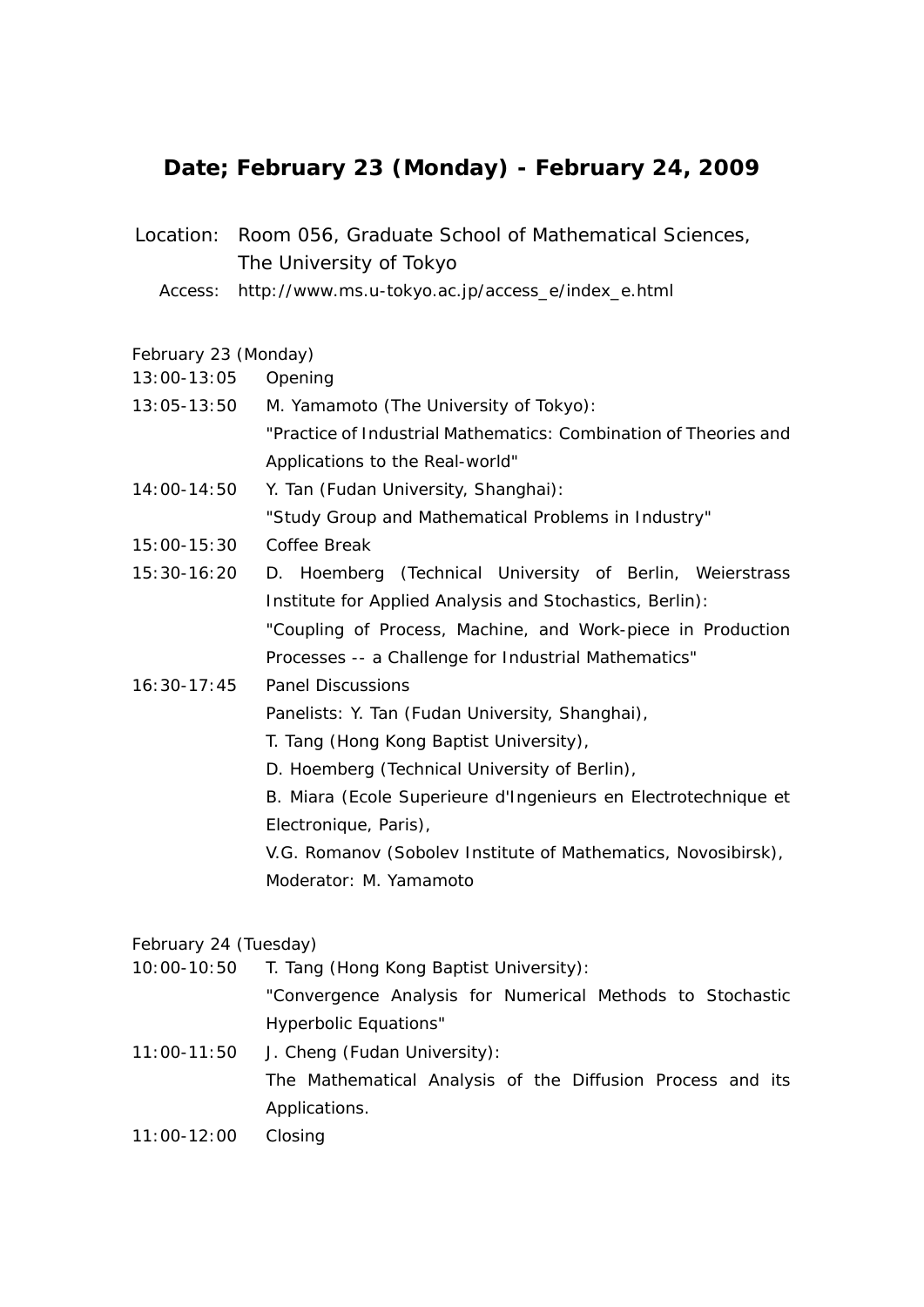#### Profiles:

Professor Yongii Tan

Professor of Fudan University, Vice president of Chinese Society of Industrial and Applied Mathematics (CSIAM) and President of Shanghai SIAM.

He has experiences of 40 years to cooperate with industry and to solve industrial mathematical problems. He has solved the mathematical problems of continuous casting and monitoring corrosion of blast furnace for Bao Steel, micro-sphere focus well-logging and spontaneous well-logging for Daqing Oil Field and Jianghan Oil Field and mathematical problems of the engine design for Shanghai Engine Institute.

Moreover he has made substantial contribution as a main member of a joint research project by Graduate School of Mathematical Sciences of The University of Tokyo and Nippon Steel Corporation, Japan.

#### Professor Jin Cheng

Professor of Fudan University.

He is a core researcher in applied mathematics in China. In China he is main organizers for joint research projects not only at Fudan University but also at Institute of Geophysics of China Eearthquake Administration and School of Electronical Engineering & Automata of Tianjin University. His international activities are remarkable and he has won the award for younger researchers by The International Society for Analysis, its Applications and Computation and many awards in China.

He has stayed in many countries such as France, Austria and Germany as guest researchers and especially in Japan he has rich experiences of long stays at The University of Tokyo, Kyoto University, Gunma University and is familiar with situations of Japanese mathematics. Since 2000, he has made remarkable realistic contribution in the industrial mathematics as a main member of several research projects with Graduate School of Mathematical Sciences of The University of Tokyo, Nippon Steel Corporation and The New Energy and Industrial Technology Development Organization (NEDO: an incorporated administrative agency of Ministry of Economy, Trade and Industry, Japan).

#### Professor Tao Tang

Professor at Hong Kong Baptist University and Director of Joint Research Institute for Applied Mathematics.

He is a distinguished researcher on numerical analysis with world-wide reputations and has won the international price "Leslie Fox Price" and many awards in China and Hong Kong. Joint Research Institute for Applied Mathematics is a collaborative institute with Beijing University and as director he is organizing and promoting research activities.

#### Professor Dr Dietmar Hoemberg

Professor at Technical University of Berlin and the leader of Research Group "Nonlinear Optimization and Inverse Problems" of Weierstrass Institute for Applied Analysis and Stochastics, Berlin, Germany which engages in project-oriented researches in applied mathematics.

He is Scientist in Charge for the application area "Production" of DFG Research Center MATHEON - Mathematics for Key Technologies in Berlin.

His research interests are in industrial mathematics, especially in direct and inverse problems related to thermomechanics and phase transitions.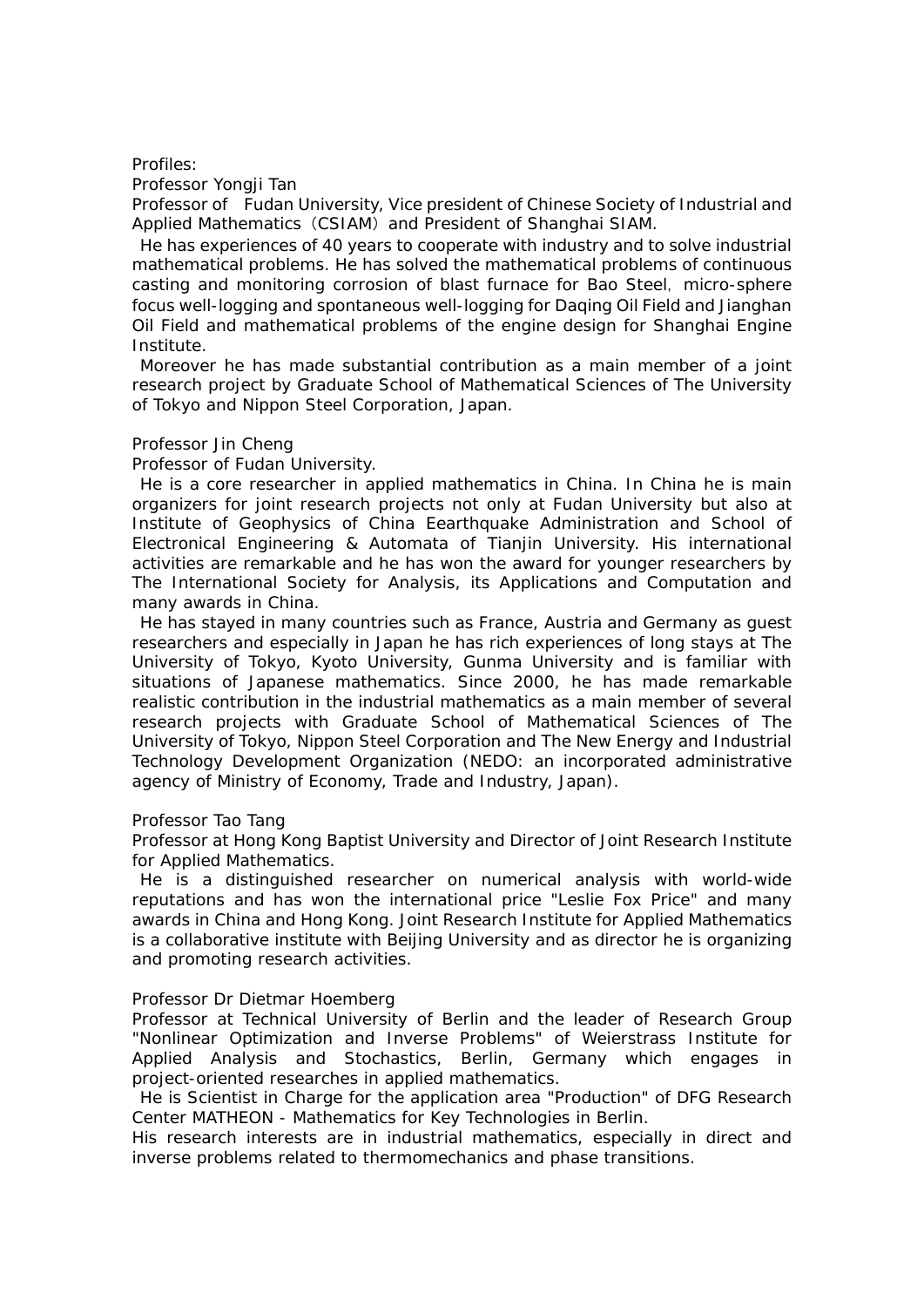He is devoted to interdisciplinary research with partners from industry and engineering. Current projects deal with hot-rolling of multiphase steels, distortions due to heat treatments, laser and electron beam surface treatments and the stability of milling processes. Furthermore he is committed to an innovation programme in mathematical educations for engineers.

#### Abstracts of Talks:

M. Yamamoto: "Practice of Industrial Mathematics: Combination of Theories and Applications to the Real-world"

Abstract: On the basis of my experiences for 10 years in the industrial mathematics, I speak about the practice of the industrial mathematics aiming at fulfilling missions from the industry and emphasize that the practice should be beneficial both to the academia and the industry. I will discuss current situations around mathematical communities in Japan, and present two case studies in steel industries.

Y. Tan: "Study Group and Mathematical Problems in Industry"

Abstract: Study Group (Study Group with industry) started in 50's of the 20 century in Oxford University, England. Since it is efficient to solve industrial mathematical problems, it became a most popular way to solve industrial problems and had been widely held all over the world. Since 2000, seven Study Groups have been held in China (including Hong Kong).

Many industrial mathematical problems have been appeared in those Study Groups. Since academic people and industrial people are joining together for a whole week and discuss face to face, those problems can be understood well and the solution process can be shortened. In this talk, we will survey the industrial problems appeared in Chinese Study Groups and show solutions for blast furnace corrosion problem and dust and plume pollution problem in steel industry.

D. Hoemberg: "Coupling of Process, Machine, and Work-piece in Production Processes -- a Challenge for Industrial Mathematics"

Abstract: To remain competitive with low-wage countries, it is of vital importance for industrialised nations like Japan or Germany to maintain a high degree of automation in manufacturing. To achieve this goal, important challenges are the reduction of batch sizes, e.g., in automotive industry, the acceleration of ramp-up and down stages and the automatic reconfiguration of production processes. An important step in this direction is the study of interactions between machine, work-piece, and the process, which is carried out on the respective machine.

The traditional approach used to be a separate study of machine and process dynamics as well as material behaviour of the machined work-piece. However, for a refined and more precise simulation and control of complex production processes, it is important to take a holistic view and to study especially the coupling of these effects

We illustrate this approach in the case of a milling process. Here the productivity is limited by the occurrence of chatter caused by vibrations of cutter and work-piece. We model the machine dynamics in terms of a multi-body system, the work-piece is described as a linear thermo-elastic continuum. The coupling of both parts is realized by an empirical process model permitting an estimate of heat and coupling forces occurring during milling.

 After a brief derivation of the governing equations emphasizing the coupling, we discuss the well-posedness of the resulting system. We show how the system can